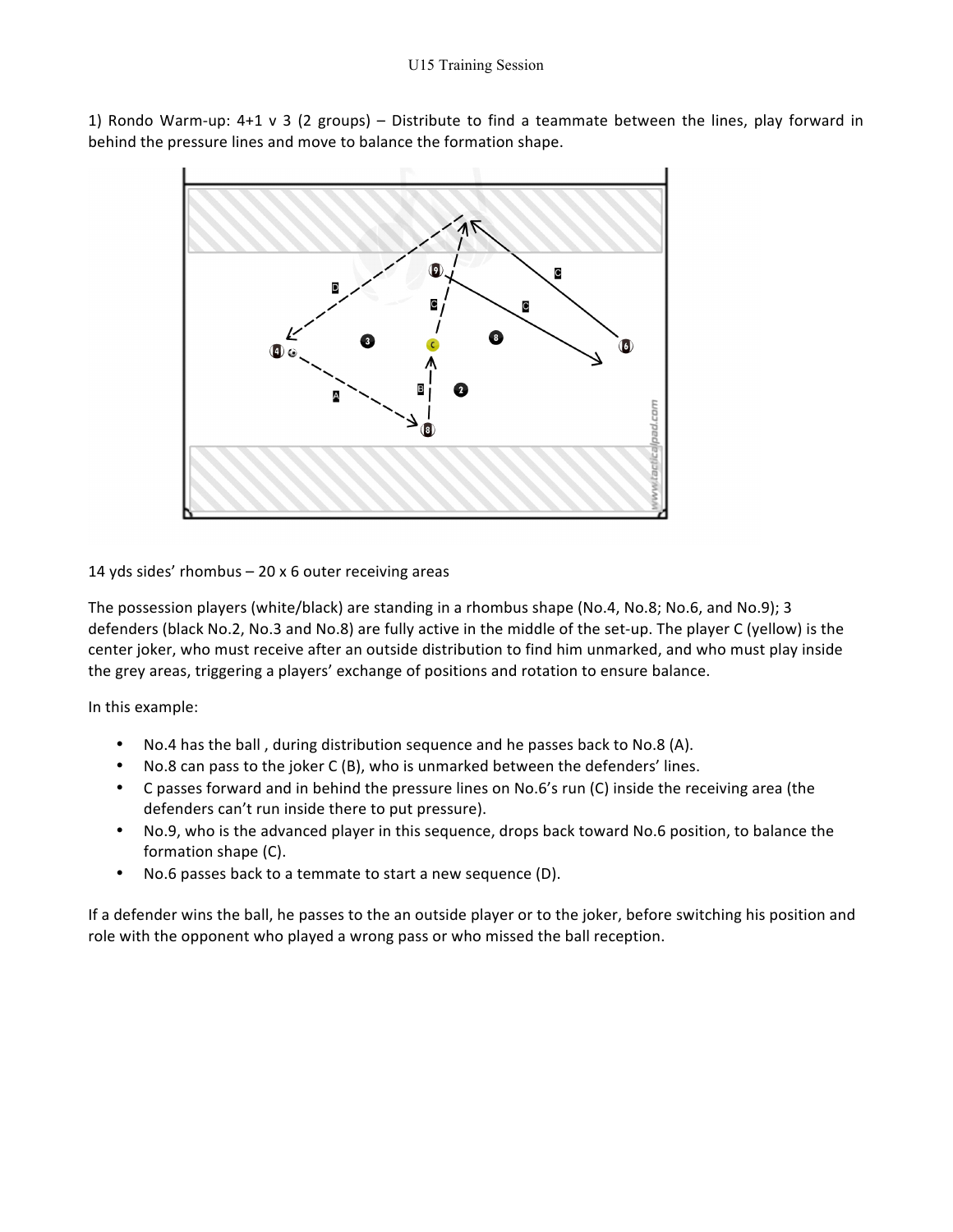2) Finishing Rondo:  $4+1 \vee 3$  (2 groups) – Distribute to find a teammate as back support, play out wide to drive the ball forward, move off the ball to finish, and move to balance the formation shape.



14 yds sides' rhombus  $-20 \times 6$  outer receiving areas (2 mini-goals in the middle)

The possession players (white/black) are standing in a rhombus shape (No.4, No.8; No.6, and No.9); 3 defenders (black No.2, No.3 and No.8) are fully active in the middle of the set-up. The player C (yellow) is the center joker, who must receive after an outside distribution to find him unmarked, and who must play the back pass inside the first grey area that indicate the finishing stage direction of the sequence and that trigger a players' exchange of positions and rotation to ensure balance.

In this example:

- No.4 has the ball, during distribution sequence and he passes back to No.8 (A).
- No.8 can pass to the joker  $C(B)$ , who is unmarked among the defenders.
- C passes back on No.6's run (C) inside the first receiving area (the defenders can't run inside there to put pressure).
- No.9, who is the lower vertex player in this sequence, runs forward toward No.6 position, to balance the formation shape  $(C)$ .
- No.6 passes out wide to No.4 (D), who receives and dribbles the ball inside the second and finishing outer area (E).
- No.8, who is the finishing player in this sequence, moves inside the finishing area to receive the cross pass from No.4 (F) and to shot on goal (G).

If a defender wins the ball during the distribution phase, he passes to the an outside player or to the joker, before switching his position and role with the opponent who played a wrong pass or who missed the ball reception.

**Variation:** when a defender wins the ball during a distribution phase, he creates a 4 v 4 duel to score in one of the mini-goals (black players  $+$  joker vs black/white opponents).